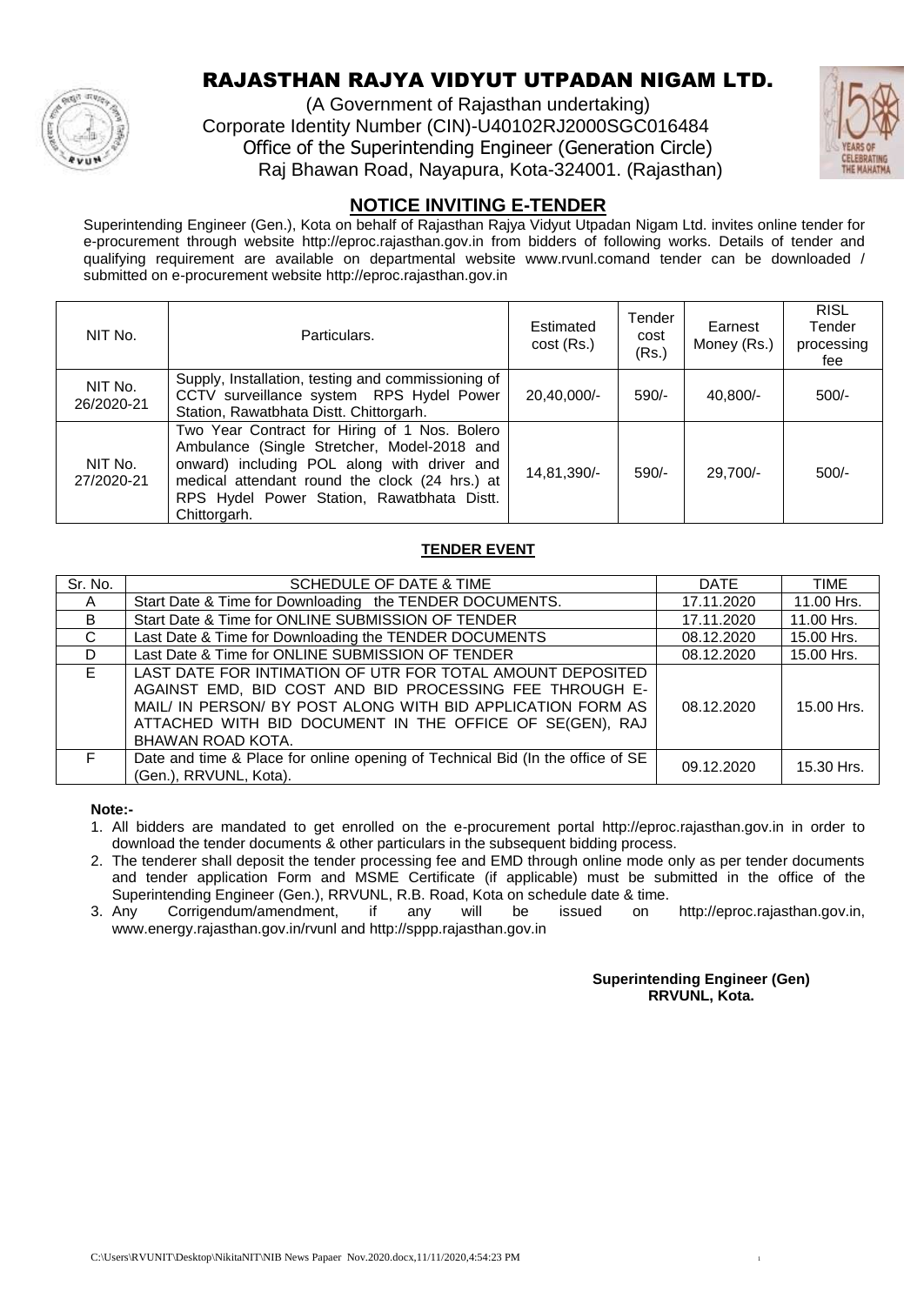#### **(For website)**



### RAJASTHAN RAJYA VIDYUT UTPADAN NIGAM LTD.

(A Government of Rajasthan undertaking) Corporate Identity Number (CIN)-U40102RJ2000SGC016484 Office of the Superintending Engineer (Generation Circle) Raj Bhawan Road, Nayapura, Kota-324001. (Rajasthan) **Email: se.gen.kota.@rrvun.com**



### *: NOTICE INVITING TENDERS:*

Sealed Tenders are invited from reputed/ experienced/authorized tenderers for the supply of the following materials / works. The tenders must reach in this office up to 3.00 P.M. on the date given as under and bids will be opened on the date at 3.30 P.M. given as under in the presence of such tenderers who wish to be present.

The tenderer deposit all payments (EMD/Tender cost) through online mode only (Account detail mention in tender documents) and all documents submitted in the office of the Superintending Engineer (Gen.), RRVUNL, R.B. Road, Kota upto Scheduled last date & time.

| NIT No.               | Particulars.                                                                                                             | Estimated cost<br>(Rs.) | Tender<br>cost (Rs.) | Earnest<br>Money (Rs.) |
|-----------------------|--------------------------------------------------------------------------------------------------------------------------|-------------------------|----------------------|------------------------|
| NIT No.<br>28/2020-21 | Repair works of Police Barrier Gate, "0" Barrier gate<br>and "1" Barrier gate of RPS Hydel Power Station,<br>Rawatbhata. | Rs. 81,420/-            | $236/-$              | $1630/-$               |

| Sr. No.  | SCHEDULE OF DATE & TIME                                               | DATE       | <b>TIME</b> |
|----------|-----------------------------------------------------------------------|------------|-------------|
| <b>A</b> | Start Date & Time for Downloading & submission of the TENDER          | 17.11.2020 | 11.00 Hrs.  |
|          | DOCUMENTS.                                                            |            |             |
| B        | Last Date & Time for Downloading the TENDER DOCUMENTS                 | 01.12.2020 | 15.00 Hrs.  |
| C.       | Last Date & Time for SUBMISSION OF TENDER (In the office of SE        | 01.12.2020 | 15.00 Hrs.  |
|          | (Gen.), RRVUNL, Kota).                                                |            |             |
| D        | Date and time & Place for opening of Bid (In the office of SE (Gen.), | 02.12.2020 | 15.30 Hrs.  |
|          | RRVUNL, Kota).                                                        |            |             |

Details are available at http://sppp.rajasthan.gov.in and www.rvunl.com.

Any information regarding extension of bid opening will be floated on website www.rvunl.com and http://sppp.rajasthan.gov only.

> **Superintending Engineer (Gen) RRVUNL, Kota.**